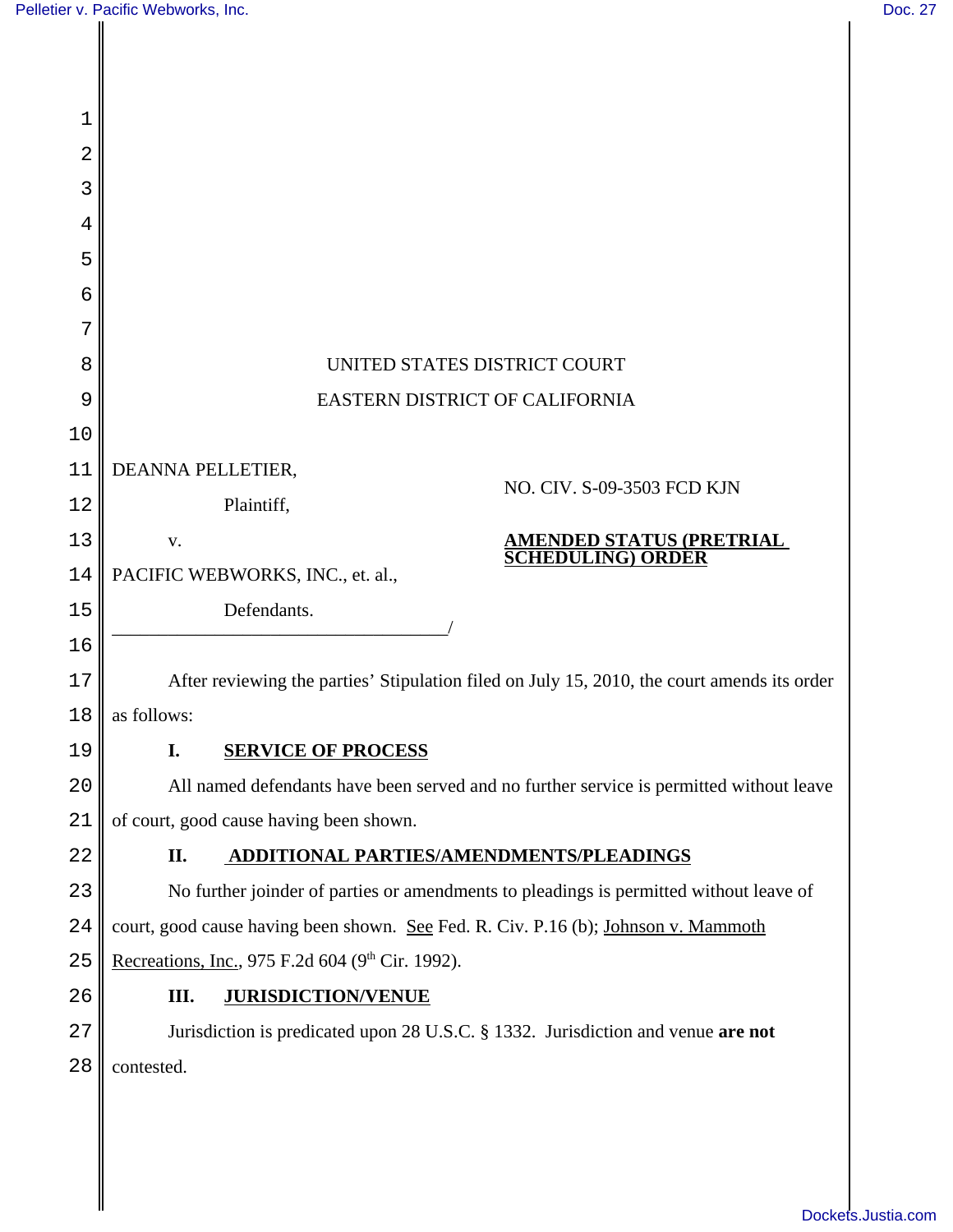## **IV. DISCOVERY**

Discovery **pre-certification** shall be completed by **November 30, 2010**, and Discovery **post-certification** shall be **completed** by **September 30, 2011**. In this context, "completed" means that all discovery shall have been conducted so that all depositions have been taken and any disputes relative to discovery shall have been resolved by appropriate order if necessary and, where discovery has been ordered, the order has been obeyed. All motions to compel discovery must be noticed on the magistrate judge's calendar in accordance with the local rules of this court.

## **V. DISCLOSURE OF EXPERT WITNESSES**

The Court hereby sets a **pre-certification** expert witness disclosure schedule as follows:

- (a) All counsel are to designate in writing, file with the court, and serve upon all other parties the name, address, and area of expertise of each expert that they propose. **Pre-certification** expert disclosure is due **December 15, 2010.** The designation shall be accompanied by a written report prepared and signed by the witness;
- (b) Rebuttals expert disclosures are due by **January 5, 2011**; and
- (c) All **pre-certification** expert discovery shall be completed **by February 7, 2011.**

20 21 22 23 24 25 26 27 28 The Court hereby sets a **post-certification** expert witness disclosure schedule. All counsel are to designate in writing, file with the court, and serve upon all other parties the name, address, and area of expertise of each expert that they propose to tender at trial not later than **October 17, 2011**. The designation shall be accompanied by a written report prepared and signed by the witness. The report shall comply with Fed. R. Civ. P.  $26(a)(2)(B)$ . By **November 7, 2011**, any party who previously disclosed expert witnesses may submit a supplemental list of expert witnesses who will express an opinion on a subject covered by an expert designated by an adverse party, if the party supplementing an expert witness designation has not previously retained an expert to testify on that subject. The supplemental designation

4

5

6

7

8

9

10

11

12

13

14

15

16

17

18

19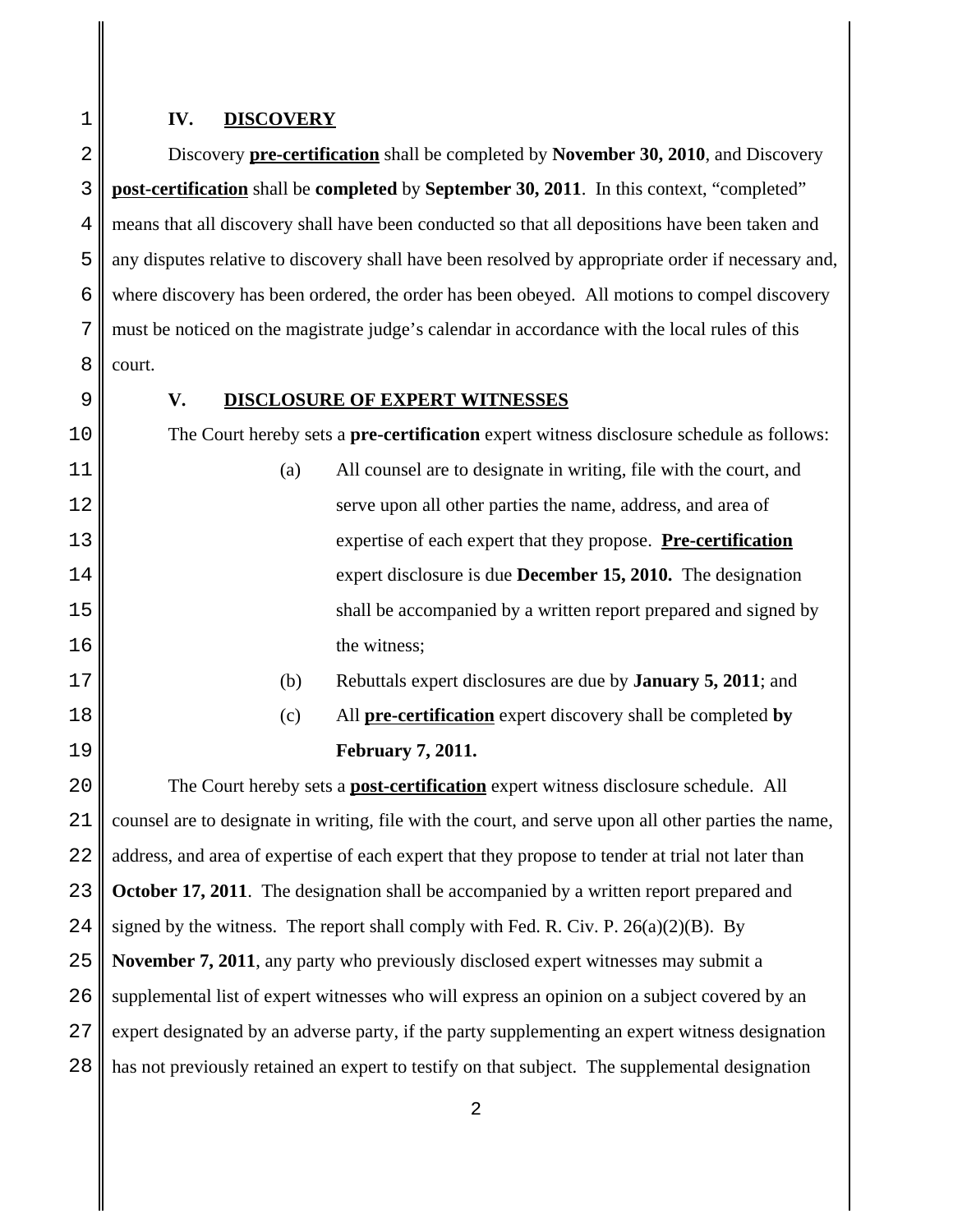1 2 shall be accompanied by a written report which shall also comply with the conditions as stated above.

Failure of a party to comply with the disclosure schedule as set forth above in all likelihood will preclude that party from calling the expert witness at the time of trial. An expert witness not appearing on the designation will not be permitted to testify unless the party offering the witness demonstrates: (a) that the necessity for the witness could not have been reasonably anticipated at the time the list was proffered; (b) that the court and opposing counsel were promptly notified upon discovery of the witness; and (c) that the witness was promptly made available for deposition.

For purposes of this scheduling order, an "expert" is any person who my be used at trial to present evidence under Rules 702, 703, and 705 of the Federal Rules of Evidence, which include both "percipient experts" (persons who, because of their expertise, have rendered expert opinions in the normal course of their work duties or observations pertinent to the issues in the case) and "retained experts" (persons specifically designated by a party to be a testifying expert for the purposes of litigation). Each party shall identify whether a disclosed expert is percipient, retained, or both. It will be assumed that a party designating a retained expert has acquired the express permission of the witness to be so listed. Parties designating percipient experts must state in the designation who is responsible for arranging the deposition of such persons.

All experts designated are to be fully prepared at the time of **designation** to render an informed opinion, and give their bases for their opinion, so that they will be able to give full and complete testimony at any deposition taken by the opposing party. Experts will not be permitted to testify at the trial as to any information gathered or evaluated, or opinion formed, after deposition taken subsequent to designation. All **post-certification** expert discovery shall be completed by **December 7, 2011.**

## **VI. MOTION HEARING SCHEDULE**

The Court hereby sets a class motion schedule as follows:

(a) Plaintiff's Motion for Class Certification shall be filed by **March 25, 2011;**

3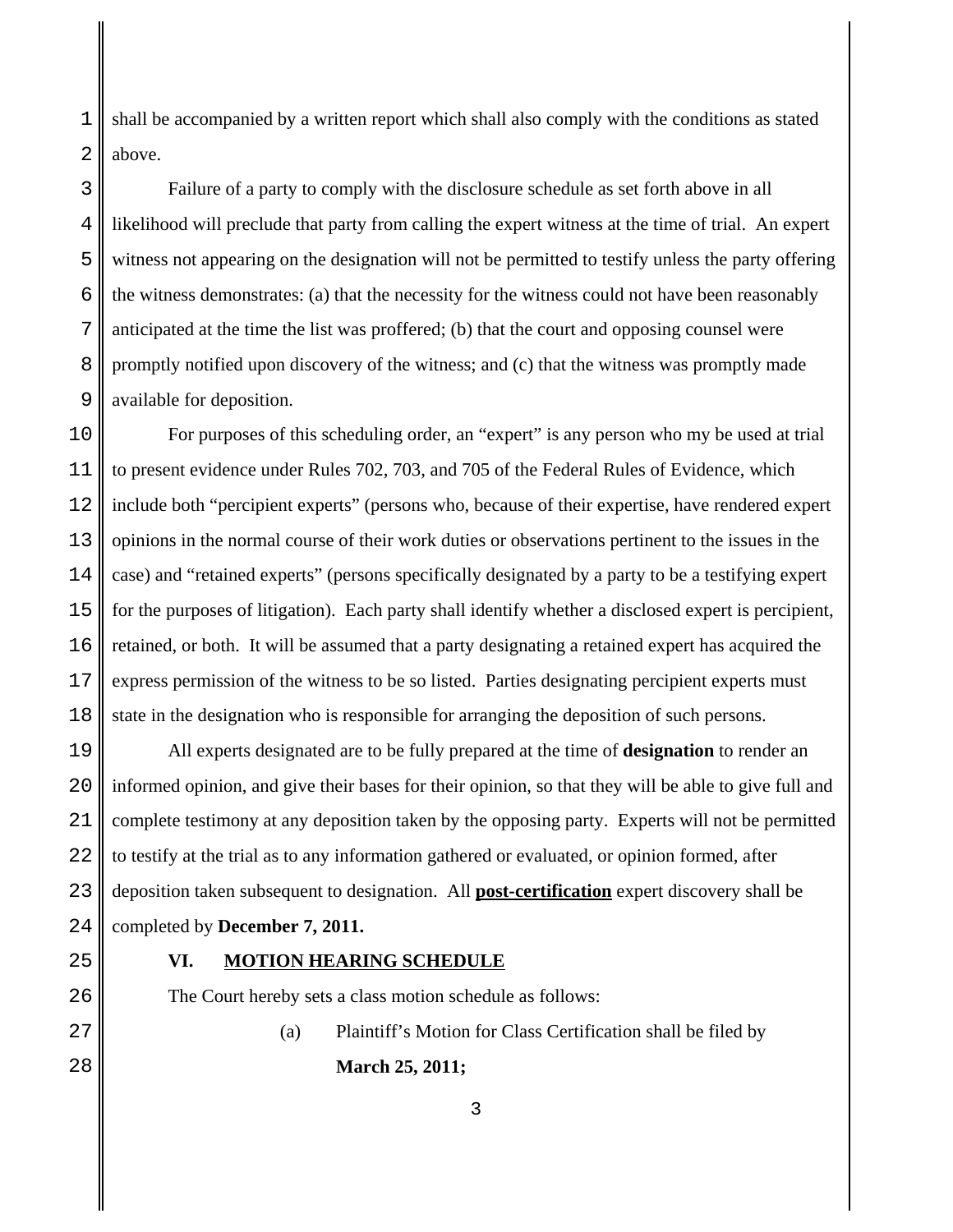| 1              | Defendant's opposition shall be filed by April 15, 2011;<br>(b)                                      |  |  |
|----------------|------------------------------------------------------------------------------------------------------|--|--|
| $\overline{2}$ | Plaintiff's reply shall be filed by April 22, 2011; and<br>(c)                                       |  |  |
| 3              | (d)<br>The hearing on the motion shall be heard on April 29, 2011, at                                |  |  |
| 4              | 10:00 a.m.                                                                                           |  |  |
| 5              | All <b>post-certification</b> dispositive motions, except motions for continuances, temporary        |  |  |
| 6              | restraining orders or other emergency applications, shall be heard no later than <b>January 27,</b>  |  |  |
| 7              | 2012. The parties may obtain available hearing dates by calling Michele Krueger, Deputy              |  |  |
| 8              | Courtroom Clerk, (916) 930-4163.                                                                     |  |  |
| 9              | All purely legal issues are to be resolved by timely pretrial motions. Local Rule 230                |  |  |
| 10             | governs the calendaring and procedures of civil motions with the following additions:                |  |  |
| 11             | The opposition and reply must be filed by $4:00$ p.m. on the day due; and<br>(a)                     |  |  |
| 12             | When the last day for filing an opposition brief falls on a legal holiday, the<br>(b)                |  |  |
| 13             | opposition brief shall be filed on the last court day immediately                                    |  |  |
| 14             | preceding the legal holiday.                                                                         |  |  |
| 15             | Failure to comply with Local Rule 230(c), as modified by this order, may be deemed consent to        |  |  |
| 16             | the motion and the court may dispose of the motion summarily. Brydges v. Lewis, 18 F.3d 651,         |  |  |
|                | 652-53 (9th Cir. 1994). Further, failure to timely oppose a summary judgment motion <sup>1</sup> may |  |  |
| 17             |                                                                                                      |  |  |
| 18             | result in the granting of that motion if the movant shifts the burden to the nonmovant to            |  |  |
| 19             | demonstrate that a genuine issue of material fact remains for trial. Marshall v. Gates, 44 F.3d      |  |  |
| 20             | 722 (9th Cir. 1995).                                                                                 |  |  |
| 21             | The court places a page limit of twenty (20) pages on all initial moving papers, twenty              |  |  |
| 22             | (20) pages on oppositions, and ten (10) pages for replies. All requests for page limit increases     |  |  |
| 23             | must be made through the courtroom deputy clerk at least fourteen (14) days prior to the filing of   |  |  |
| 24             | the motion.                                                                                          |  |  |
| 25             | For the court's convenience, citations to Supreme Court cases should include parallel                |  |  |
| 26             | citations to the Supreme Court Reporter.                                                             |  |  |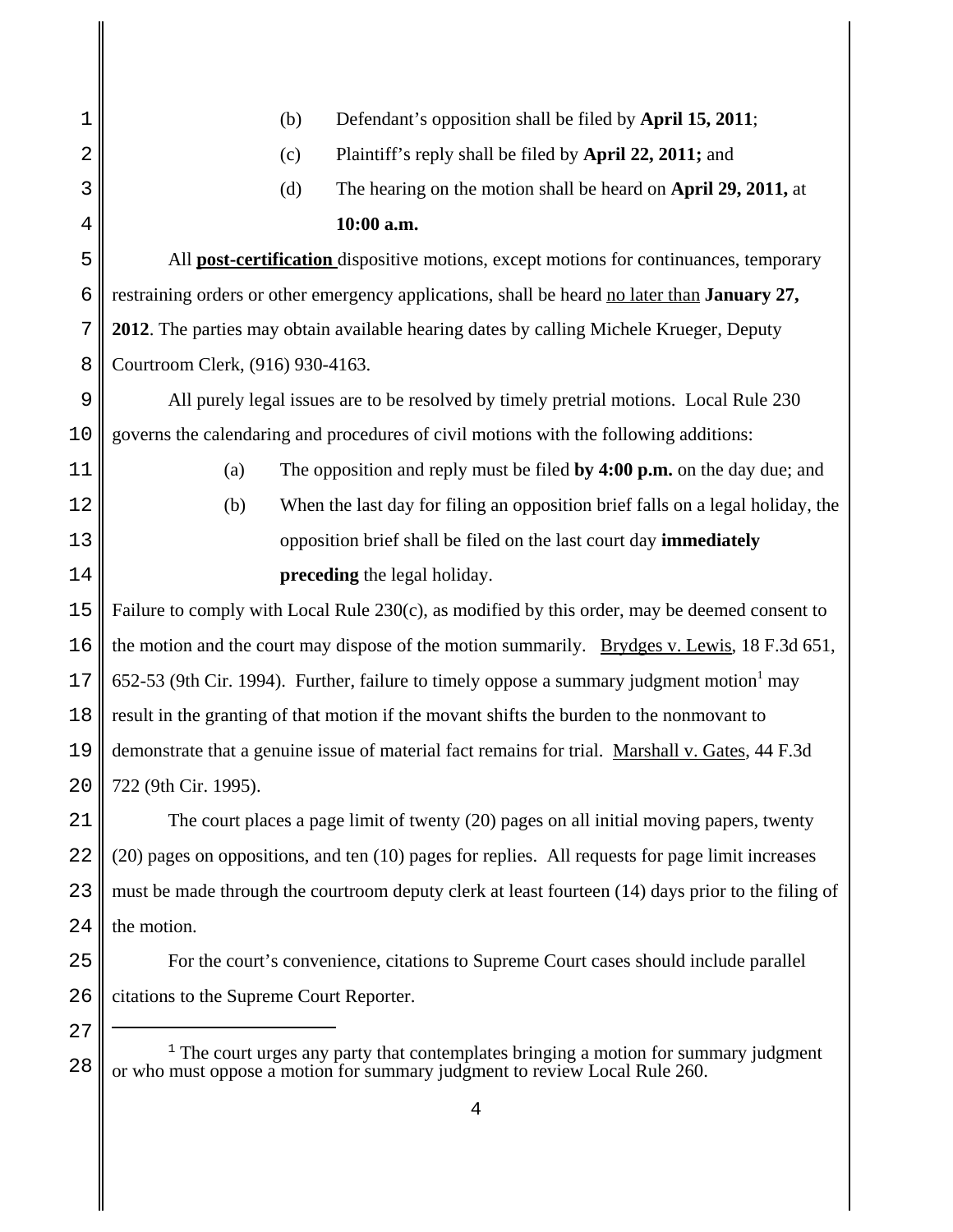The parties are reminded that a motion in limine is a pretrial procedural device designed to address the admissibility of evidence. The court will look with disfavor upon dispositional motions (except those noted on page 3) presented at the Final Pretrial Conference or at trial in the guise of motions in limine.

**The parties are cautioned that failure to raise a dispositive legal issue that could have been tendered to the court by proper pretrial motion prior to the dispositive motion cut-off date may constitute waiver of such issue.**

## **VII. FINAL PRETRIAL CONFERENCE**

The Final Pretrial Conference is set for **April 27, 2012**, at **2:00 p.m.** At least one of the attorneys who will conduct the trial for each of the parties shall attend the Final Pretrial Conference. If by reason of illness or other unavoidable circumstance a trial attorney is unable to attend, the attorney who attends in place of the trial attorney shall have equal familiarity with the case and equal authorization to make commitments on behalf of the client.

Counsel for all parties,*,* are to be fully prepared for trial at the time of the Final Pretrial Conference, with no matters remaining to be accomplished except production of witnesses for oral testimony. The parties shall confer and file, not later than seven (7) calendar days prior to the Final Pretrial Conference, a **joint** pretrial statement. The provisions of Local Rules 281 shall apply with respect to the matters to be included in the joint pretrial statement. In addition to those subjects listed in Local Rule 281(b), the parties are to provide the court with a plain, concise statement that identifies every non-discovery motion tendered to the court and its resolution.

Failure to comply with Local Rule 281, as modified by this order, may be grounds for sanctions.

# **Concurrently with the filing of the Joint Final Pretrial Conference Statement, counsel shall submit to chambers the word processing version of the statement, in its entirety (including the witness and exhibit lists) to: fcdorders@caed.uscourts.gov.**

The parties shall, in a concise manner*,* jointly identify **only** undisputed **core** facts separately that are relevant to each claim. Disputed **core** facts should then be identified in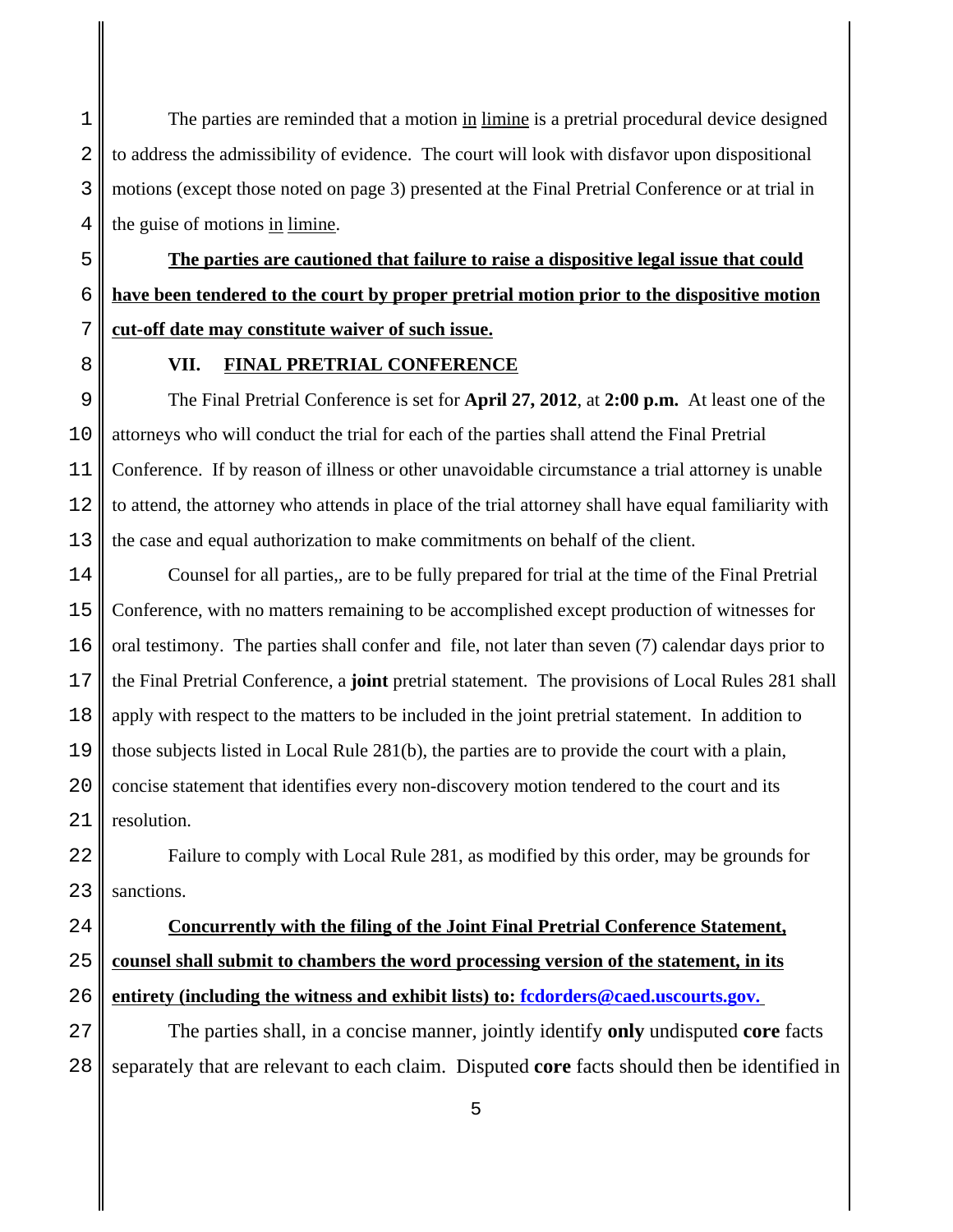the same manner. The parties are reminded **not** to identify every fact in dispute but only those disputed facts that are **essential** to the formulation of each claim. Each disputed fact and undisputed fact should be separately numbered or lettered. **Where the parties are unable to agree what are the core disputed facts, they should nevertheless list core disputed facts in the above manner.**

Each party shall identify and concisely list each disputed evidentiary issue which will be the subject of a party's motion in limine.

Each party shall identify the points of law which concisely describe the legal issues of the trial which will be discussed in the parties' respective trial briefs*.* Points of law should reflect issues derived from the core undisputed and disputed facts. **Parties shall not include argument or authorities with any point of law.**

The parties shall prepare a **joint** statement of the case in **plain concise** language which will be read to the jury at the beginning of the trial. The purpose of the joint statement is to inform the jury what the case is about.

The parties are reminded that pursuant to Local Rule 281 they are required to attach to the Final Pretrial Conference Statement an exhibit listing witnesses and exhibits they propose to offer at trial. After the name of each witness, each party shall provide a **brief** statement of the nature of the testimony to be proffered. The parties may file a joint list or each party may file separate lists. These list(s) shall not be contained in the body of the Final Pretrial Conference Statement itself, but shall be attached as separate documents to be used as addenda to the Final Pretrial Order.

Plaintiff's exhibits shall be listed numerically. Defendant's exhibits shall be listed alphabetically. The parties shall use the standard exhibit stickers provided by the court: yellow for plaintiff and blue for defendant. In the event that the alphabet is exhausted, the exhibits shall be marked "AA-ZZ" and "AAA-ZZZ" etc. All multi page exhibits shall be stapled or otherwise fastened together and each page within the exhibit shall be numbered. The list of exhibits shall not include excerpts of depositions, which may be used to impeach witnesses. **In the event that plaintiff(s) and defendant(s) offer the same exhibit during trial, that exhibit shall be**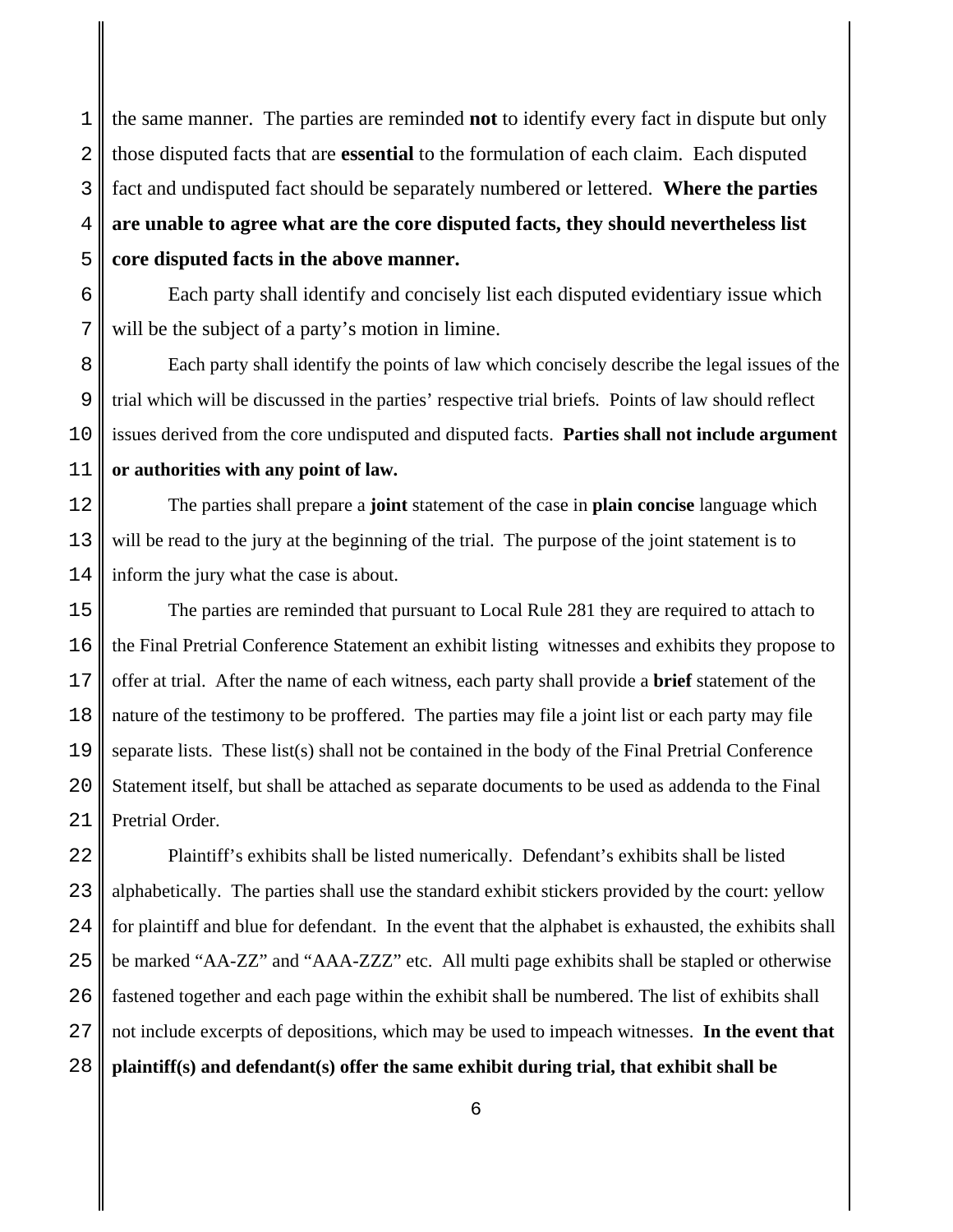**referred to by the designation the exhibit is first identified. The court cautions the parties to pay attention to this detail so that all concerned, including the jury, will not be confused by one exhibit being identified with both a number and a letter.**

The Final Pretrial Order will contain a stringent standard for the offering at trial of witnesses and exhibits not listed in the Final Pretrial Order, and the parties are cautioned that the standard will be strictly applied. On the other hand, the listing of exhibits or witnesses that a party does not intend to offer will be viewed as an abuse of the court's processes.

Counsel shall produce all trial exhibits to Michele Krueger, the Courtroom Clerk, **no later than 3:00 p.m. on the Friday before trial.**

Discovery documents to be listed in the pretrial statement shall not include documents which will be used only for impeachment and in rebuttal.

The parties also are reminded that pursuant to Rule 16 of the Federal Rules of Civil Procedure it will be their duty at the Final Pretrial Conference to aid the court in: (a) the formulation and simplification of issues and the elimination of frivolous claims or defenses; (b) the settling of facts that should properly be admitted; and (c) the avoidance of unnecessary proof and cumulative evidence. **Counsel must cooperatively prepare the joint Final Pretrial Conference Statement and participate in good faith at the Final Pretrial Conference with these aims in mind.**<sup>2</sup> A failure to do so may result in the imposition of sanctions which may include monetary sanctions, orders precluding proof, elimination of claims or defenses, or such other sanctions as the court deems appropriate.

**VIII. TRIAL SETTING**

The trial is set for **July 31, 2012,** at **9:00 a.m.** Trial will **be by jury**. The parties estimate a trial length of approximately **seven (7) days**.

 $1/1$ 

 $1/1$ 

1

2

3

4

5

<sup>26</sup>

<sup>&</sup>lt;sup>2</sup> "If the pretrial conference discloses that no material facts are in dispute and that the undisputed facts entitle one of the parties to judgment as a matter of law," the court may summarily dispose of the case or claims. Portsmouth Square v. Shareholders Protective Comm., 770 F.2d 866, 868-69 (9th Cir. 1985).